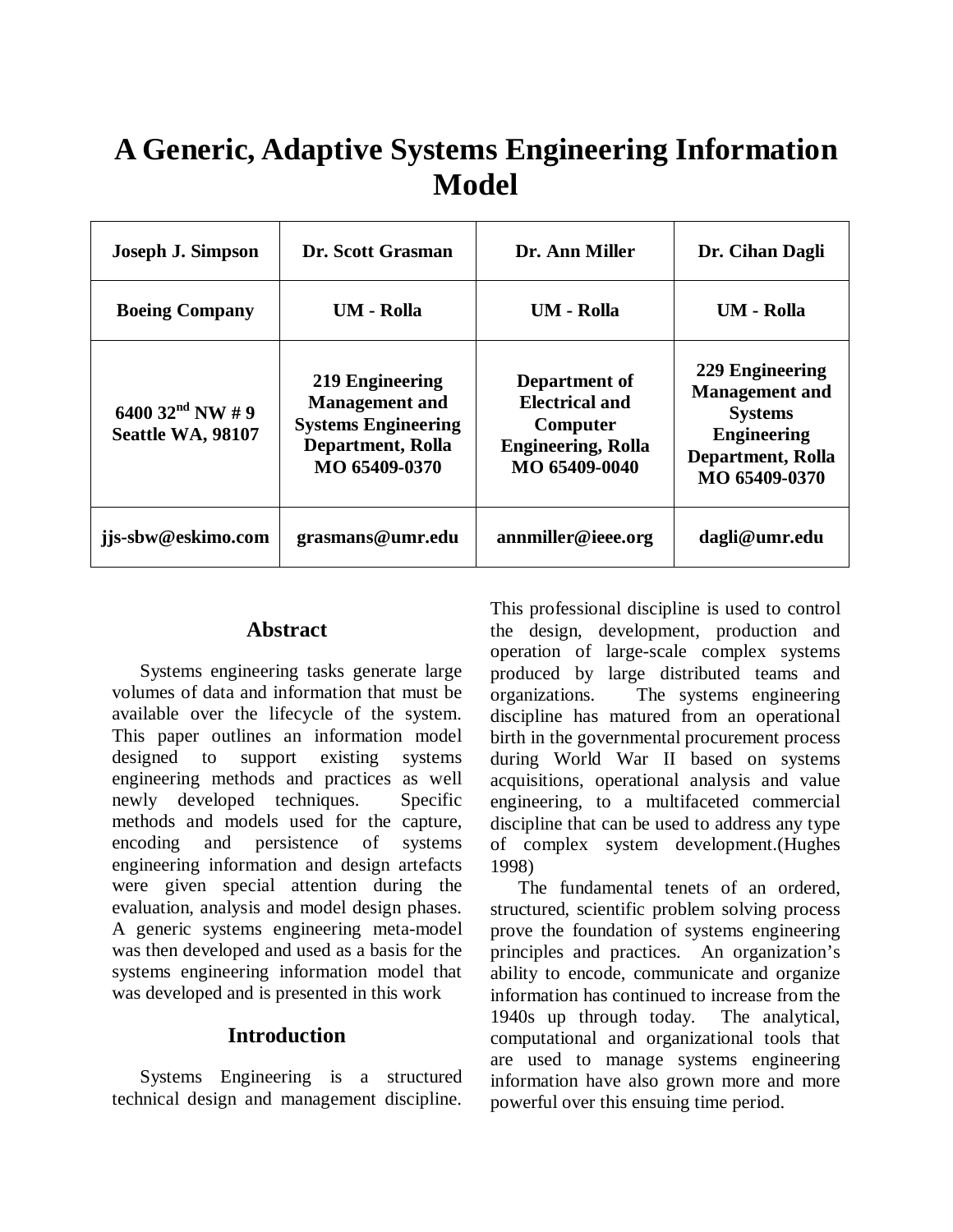Prior to the mid 1980s, most systems engineering techniques were based on the production of written (textual) problem and solution statements as well as analytical (graphical and computational) techniques used to explore the problem at hand. The great proliferation of computing power and information exchange capability in the last 15 to 20 years has facilitated the translation of the textual and graphical techniques to computerbased tool sets. However, many of these systems engineering artefacts are still based on static, non-executable, document centric information types. Executable models, realtime communication and collaboration systems enable the work of distributed teams and produce a large volume of video, graphic and computer executable information types. This paper outlines an information model designed to effectively manage the integration of static and dynamic systems engineering information types.

# **Systems Engineering Process Models**

The Electronic Industries Association (EIA) 632 and The Institute of Electrical and Electronic Engineers (IEEE) 1220 standards detail two different models of standard systems engineering processes. In addition to EIA 632 and IEEE 1220, EIA published a companion standard, EIA 731 that outlines the activities an organization must perform to evaluate its capability to accomplish effective systems engineering tasks and process steps. (Lake 1998)

Starting in the 1980s, significant efforts have been made to transfer system engineering processes and practices to computer-based systems. The International Council On Systems Engineering (INCOSE) was established in the early 1990s to provide a forum for the further development and publication of systems engineering practices and processes. The INCOSE Tools Database Working Group (TDWG) has mapped the typical systems engineering tools to the areas

of the standard systems engineering process where they are typically used.(INCOSE 2003) Figure 1 shows a typical three-tier computing system and a typical distribution of operations computing components across the three tiers.

The generic, adaptive systems engineering model presented in this paper is designed to be deployed at the database tier. When this model is developed and deployed on standards compliant, open source, freely available software packages and systems, the organization obtains a robust, adaptable, long term information management asset. These types of information management assets will reduce the probability that the systems and information formats will become obsolete and unsupportable in the long term.

| Client<br>Application<br>Executable<br>Model | Client<br>Application<br>Client<br>Application | Dynamic<br><b>HTML Pages</b><br>Executable<br>Model | Client<br>Application<br>Executable<br>Model | <b>Client</b><br><b>Tier</b>                |
|----------------------------------------------|------------------------------------------------|-----------------------------------------------------|----------------------------------------------|---------------------------------------------|
| Application<br>Server<br>Enterprise<br>Beans | Application<br>Server<br>File<br>Server        | Java Server<br>Pages<br>Enterprise<br><b>Beans</b>  | Application<br>Server<br>File<br>Server      | <b>Application</b><br><b>Server</b><br>Tier |
| Database 1a<br>Database 1b                   | Database 2a<br>Database 2b                     | Database 3a<br>Database 3b                          | Database 4a<br>Database 4b                   | <b>Database</b><br><b>Tier</b>              |
| System 1                                     | System 2                                       | System 3                                            | System 4                                     |                                             |

**Figure 1. Three-Tier Computing Systems.**

A core set of high level systems engineering practices and processes were developed by Oliver. (Oliver 1997) This "Model Based Systems Engineering" approach is abstracted into a six layer model. These six layers are: the systems engineering process layer, the information representation layer, the tool layer, the changes layer, the staffing layer, and the external visibility and review layer. The systems engineering process layer contains a core set of seven process steps that map directly to the general scientific problem solving process. This core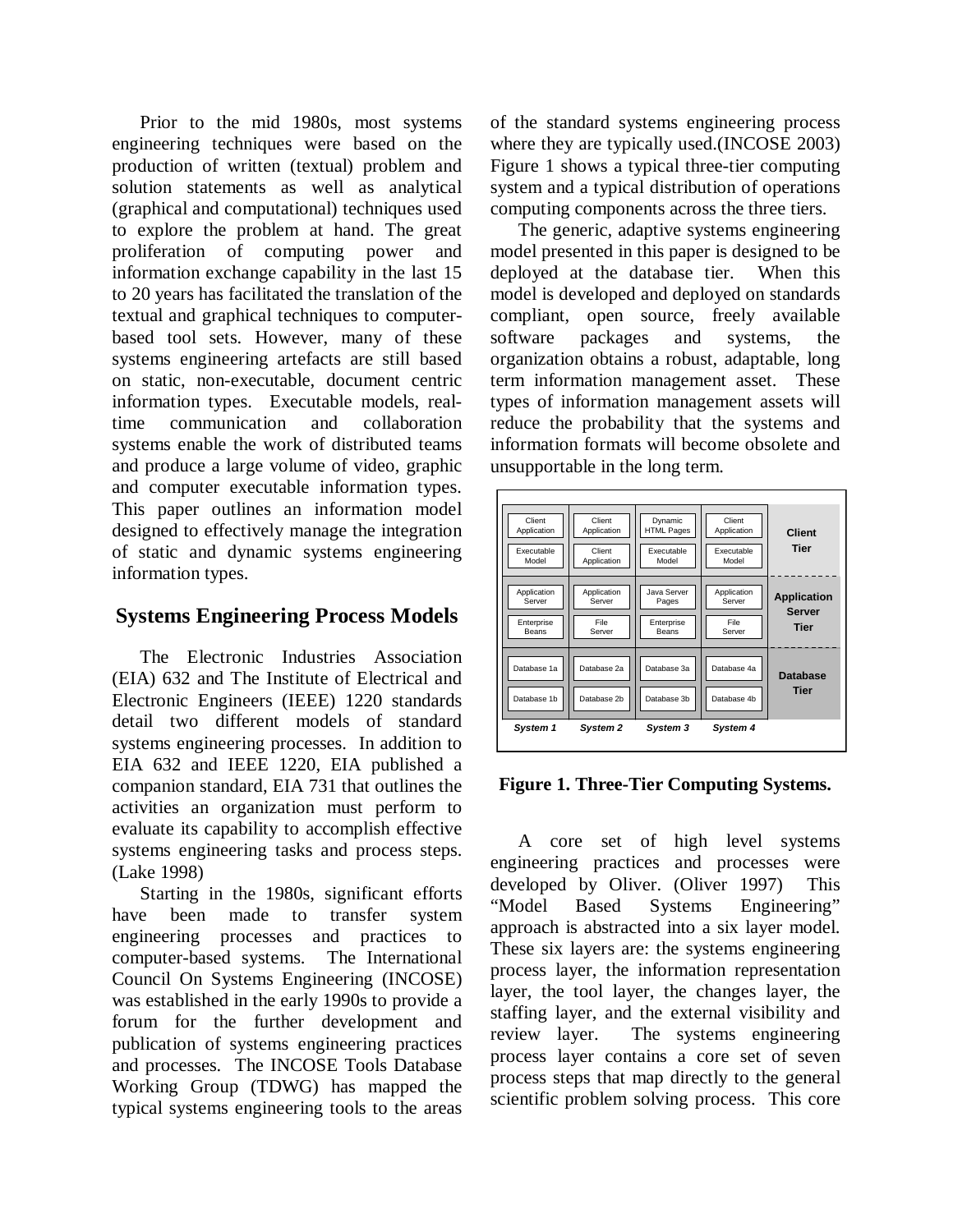systems engineering process flow model is shown in Figure 2.



**Figure 2. Core Process Flow Model.**

A series of seven system views were used by Oliver as the basis to produce a set of information models that represent the systems engineering process. These information models are: system behaviour, system input and output, system structure and behaviour, system requirements, effectiveness measure creation, build and test plan and sell as text requirements, behaviour and content.

A review of the systems engineering literature indicates that representing a system in a series of views is a widely used and accepted technique. Mar developed the four view definition of any system. (Mar 1992) The function, requirement, architecture and text (FRAT) approach states that all systems are represented by four views, the function view, the requirement view, the architecture view and the test view. Maier discusses the importance of systems views in the systems architecting process. (Maier 1998) Maier suggests that the conceptual mismatch between hardware systems and software systems can be addressed using five system views. These five views are the logical view, process view, physical view, development view and scenario view. These views are used to organize the systems requirements and facilitate a structured bottom-up development process. Other systems engineering authors have reported using systems views as an organizing principle but these system views are all quite different in content and organizing principles.

# **Systems Engineering Requirements Models**

Systems engineering has two basic foundations: a systems engineering process and requirements management activities. Just as there are many different "standard" systems engineering processes, there are many different interpretations for specific requirements management activities. Grady discussed the connection between poorly written and understood systems engineering standards and the confusion associated with the sequence of requirements analysis and functional analysis. (Grady 1995) The key area of confusion, according to Grady, is the relationship between the current level of system definition activity and the higher-level system need or function that produced the lower-level system requirements activity. This fundamental semantic relationship between the specified need and the specified solution, as it appears in the program lifecycle, has been documented by the following authors: Forsberg and Mooz (1991), Mar and Morais (2002), and Simpson and Simpson (2001).

Most requirements management practices are based on managing a collection of text documents and sets of linkages between and among the documents in this collection. The arrangement, content, and relationships between the documents in the collection are program and project specific, with many of the documents carrying a contractual connection. In individual systems engineering projects, the "natural systems development" order and information flow varies across the aspects of system design, development and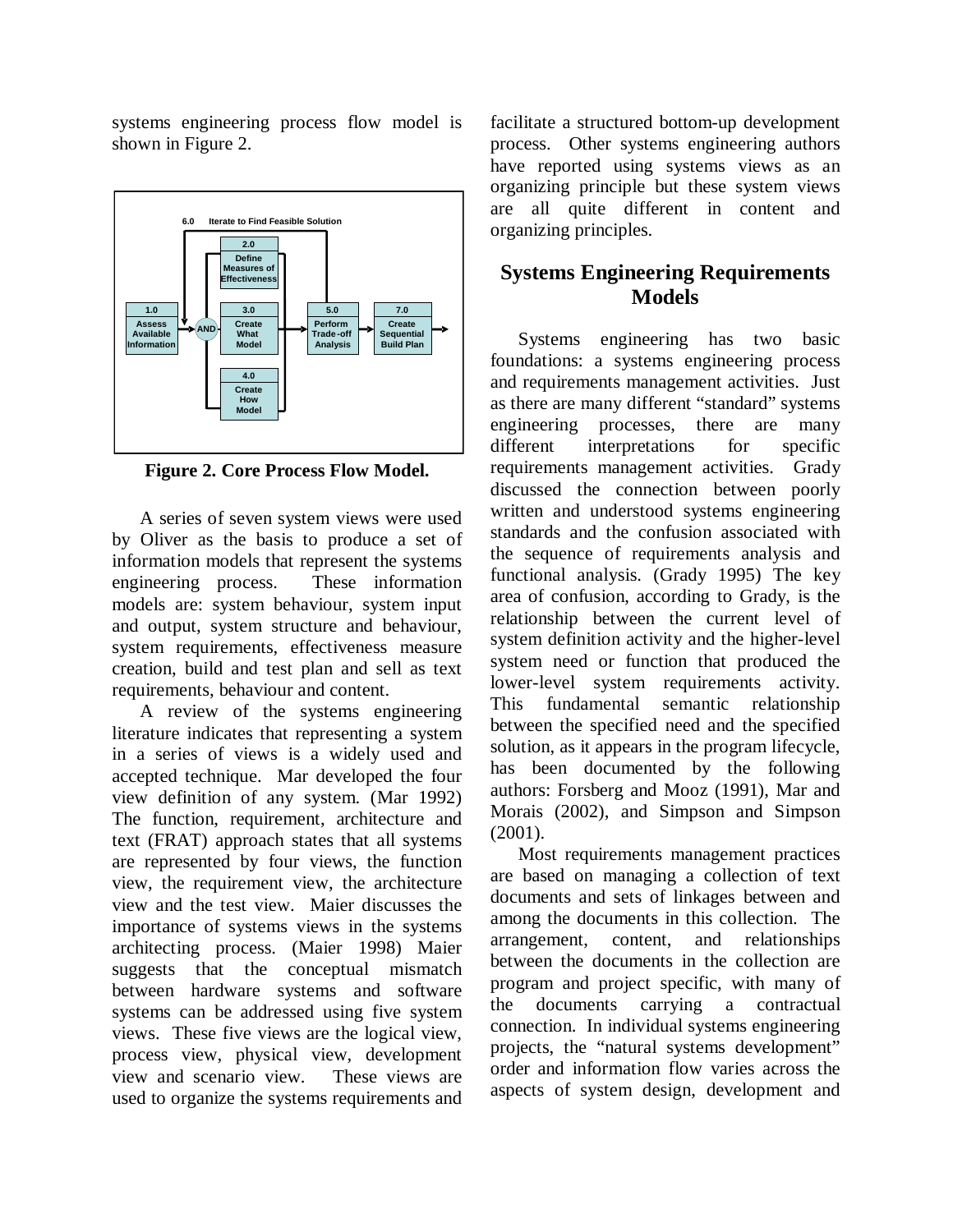production. These variations create activity and requirement gaps that must be evaluated and addressed by the systems engineering staff. Systems engineering requirements models have been used to organize the various aspects of the systems engineering phases, tasks and activities. It is clear that both textual and executable types of data and models are required to effectively address the numerous types and forms of requirements information encountered in a system development program.

Requirements traceability has been mandated by government process standards and is specified for use by many government system acquisition programs. Even though the practice of requirements traceability was mandated, no common model or specific set of practices were specified to guide the implementation of traceability practices. The Naval Postgraduate School conducted a series of studies on traceability practices. A primary outcome of these studies was a set of conceptual information models that address the basic areas found in systems requirements development. (Ramesh 1993) Four conceptual models were developed during this work. These four models are: requirements management model (Figure 3), design allocation model (Figure 4), design/implementation decision making model (Figure 5) and compliance verification model (Figure 6).



#### **Figure 3. Requirements Management Model.**



**Figure 4. Design Allocation Model.**



**Figure 5. Design/Implementation Decision Making Model.**



**Figure 6. Compliance Verification Model.**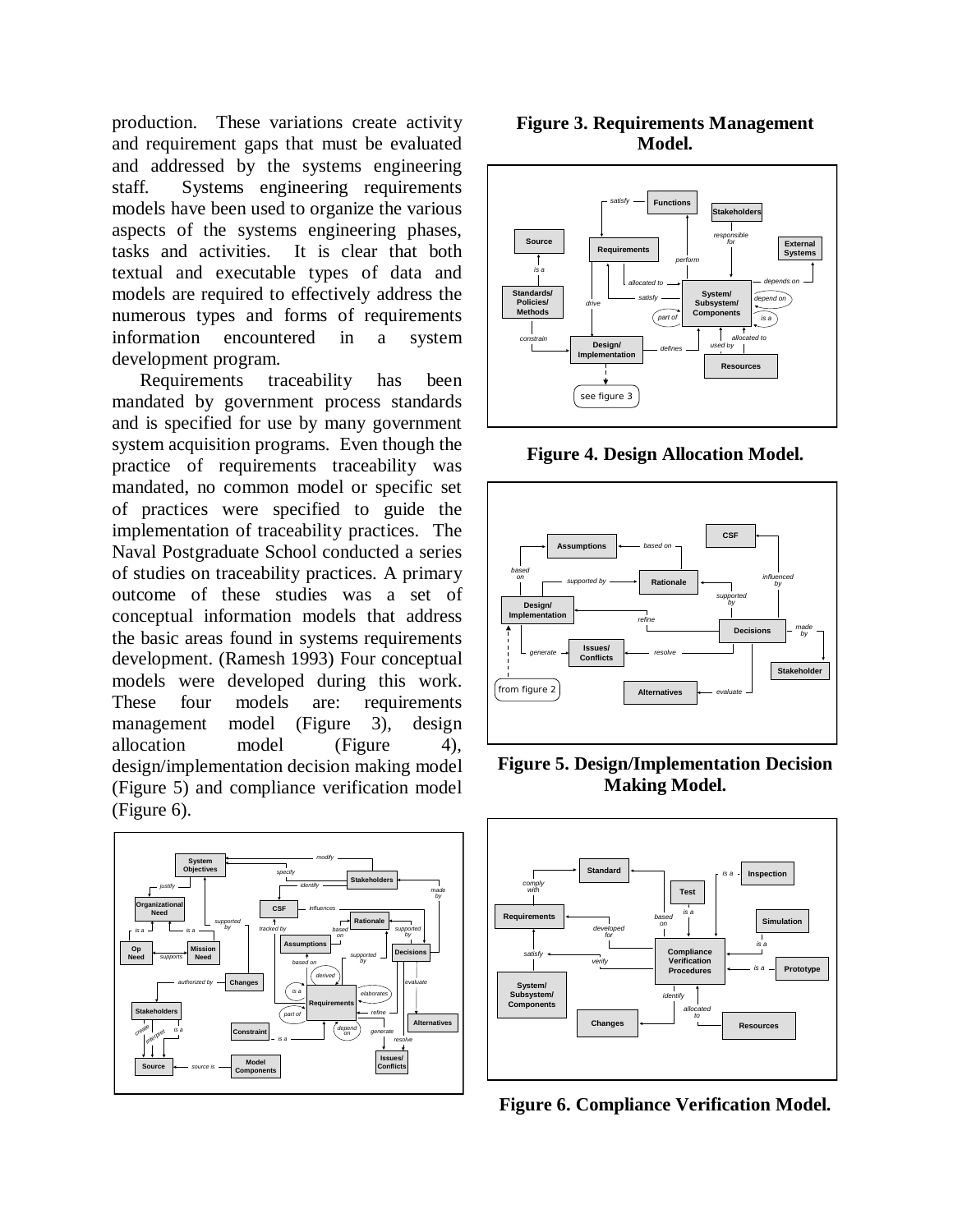The requirements traceability model is composed of three of these four models: requirements management, design/ implementation and allocation as well as compliance verification. The fourth model, design/implementation decision making is used only for the decision process during the design and allocation phases. All of the models focus on the types of requirements links that should be used to implement the mandated requirements linking activity in an intelligent and useful manner.

These information models are solely designed to link text-based system descriptions and do not address executable system models. The subject of the models is "the system under development." A standard approach to the modelling of the system production process and deployment environment is not provided. A clear distinction needs to be made between the product system and the system that produces and maintains the product system.

# **Generic Information Model Development**

Any generic systems engineering information model must be able to support a wide range of applications. In essence, the generic information model must be based on fundamental systems engineering processes and patterns that are widely recognized and reduce domain complexity for the human users. At the same time, the generic model must provide a powerful, extensible construct upon which the design of large, distributed systems can be effectively based. The primary design goal is the reduction of system complexity, both in system production and system use. Therefore, the generic model must be based on the natural information flow found in the systems engineering domain. From the engineering standpoint, the model must address the activity of problem solving. At the same time, from the systems aspect, the model must address basic system concepts. The most important systems concepts that must be addressed are system components, system boundaries and the system universe of environment. The most important engineering concepts that must be supported by the generic model are problem solving and structured system solution development.

The generic information model, named CCFRAT, presented here was developed from the FRAT system model by encapsulating the four FRAT views in a system concept view and system context view. The system concept and context view are added to the model to provide a mechanism where system designers can detail specific global aspects of the current system design and how these aspects map to other systems in the environment. The context view is used to detail relationships that are important between and among the current system and other systems existing in the environment. The concept view provides a mechanism to detail controlling concepts that directly relate to the current system design and design abstraction process. Figure 7 shows the view relationships.



**Figure 7. Generic System Views.**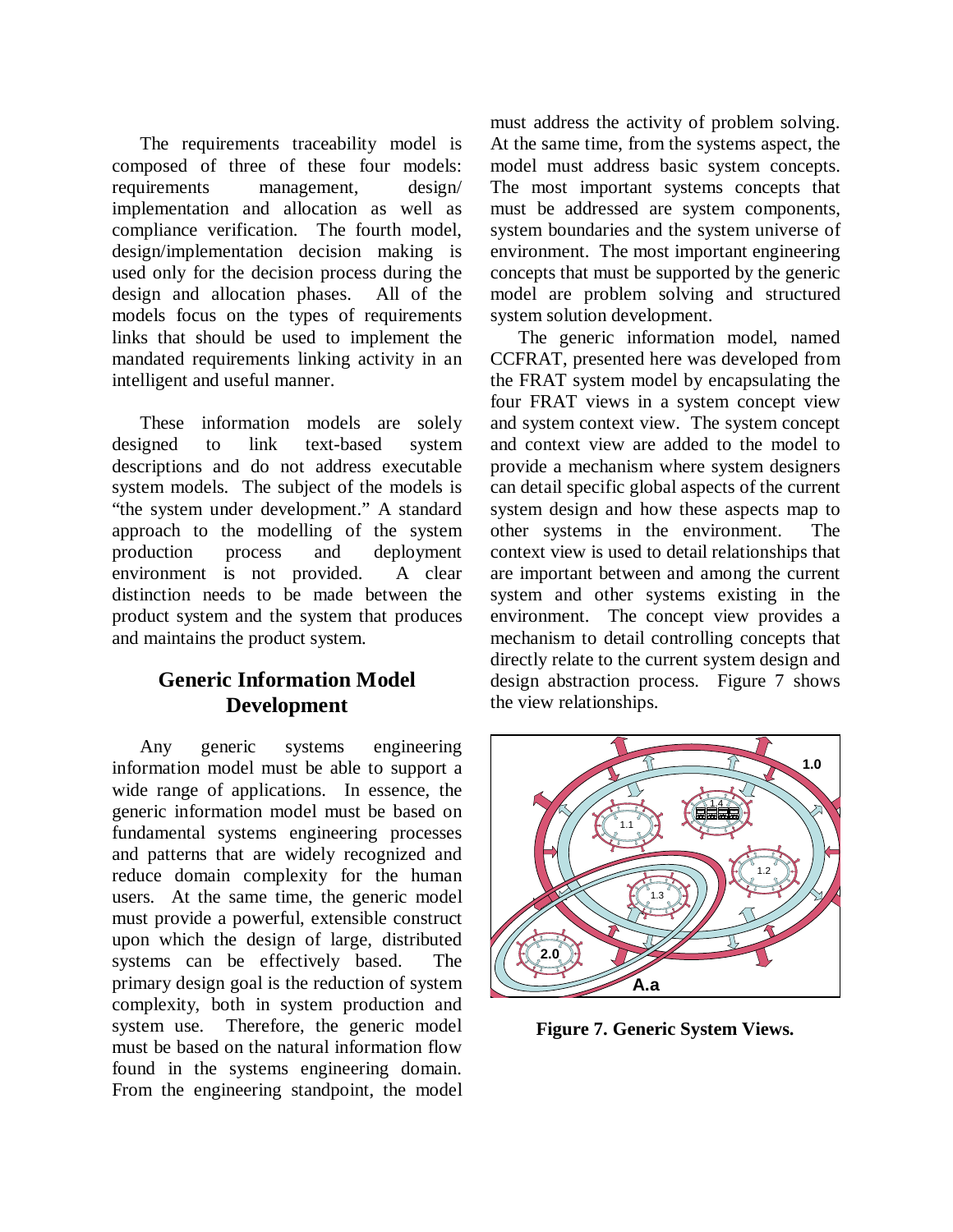# **Logical Generic Model Relation Development**

The standard database systems development cycle was followed to produce a set of database design models. First a set of six conceptual data models were developed, one for each of the CCFRAT views. Next, data and process analysis was accomplished to prepare for the development of the logical database models and the entity database tables. The generic database will contain the following main entity tables: system table, context table, concept table, function table, requirements table, architecture table, test table, decision table, type table, document table, model table, database model table, fr\_link table, fa\_link table, and the at\_link table.

The primary database entity relationship (ER) structures are presented next. The system database model table is shown in Figure 8.



**Figure 8. System Logical ER Model.**

The system table contains a row for each system in the model. The minimum number of system table entries is three, one for the environmental system, one for the process system and one for the product system. In any real system development activity the data table would contain tens if not hundreds of entries.

The context table contains a row for each system context view in the system model. The context view is focused on the outward looking view from the system of interest, and details the important connections and interactions in the system environment. Since systems can reside inside other systems, there are three general types of connections that can be made by starting at the context boundary and traveling outward. The first type of connection is a "**context to context**" connection. The second type of connection is a "**context to concept**" connection that goes between two systems. The third connection type is a "**context to concept**" connection which is made on the same system. The context database model table is shown in Figure 9



**Figure 9. Context Logical ER Model.**

The concept model contains one row for each system concept view represented in the model. The concept view is focused on an inward view of the system and details the concepts associated with entities that make up the interior system structure. The concept view can be of two general types: one type that contains other system context views and another type that contains only function, requirement, architecture and test views. The concept database model table is shown in Figure 10.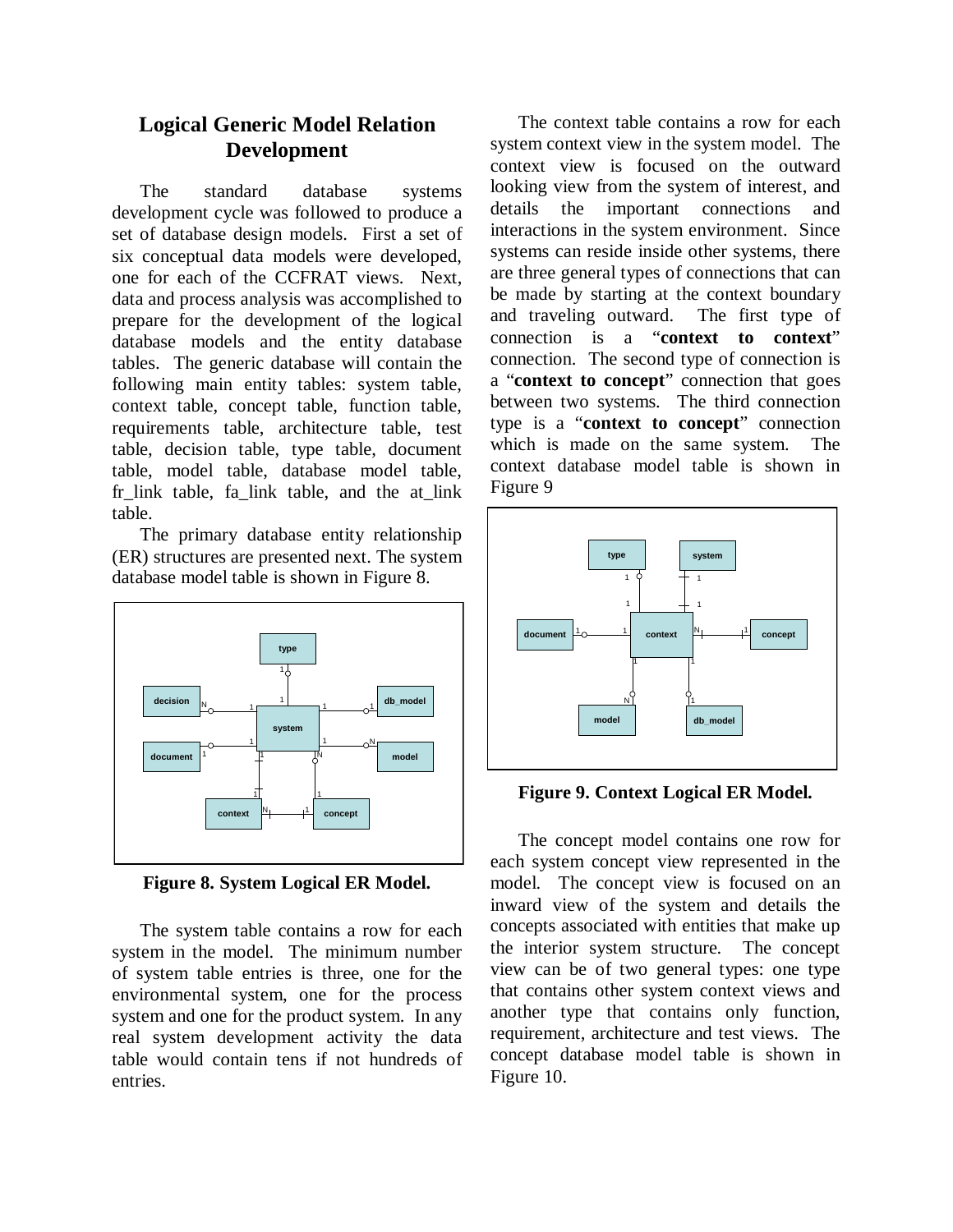

**Figure 10. Concept Logical ER Model.**

The function table contains one row for each system function view represented in the system model. The system functions are determined and modelled in a manner described in the associated concept view. The function database table model is shown in Figure 11



**Figure 11. Function Logical ER Model.**

The requirement table contains one row for each system requirement view. Each requirement view is directly connected to one or more function views to create the basic problem statement. The requirement database model table is shown in Figure 12.



#### **Figure 12. Requirement Logical ER Model.**

The architecture table contains one row for each candidate architecture solution considered for inclusion into the system solution. The architecture is the system solution that answers the "function and requirement" problem statement. The architecture database model table is shown in Figure 13



**Figure 13. Architecture Logical ER Model.**

The test table contains one row for each test view represented in the model. The test view focuses on recording the tests and procedures used to assure that the selected architecture will perform the required function as well as the requirement states. The test database model table is shown in Figure 14.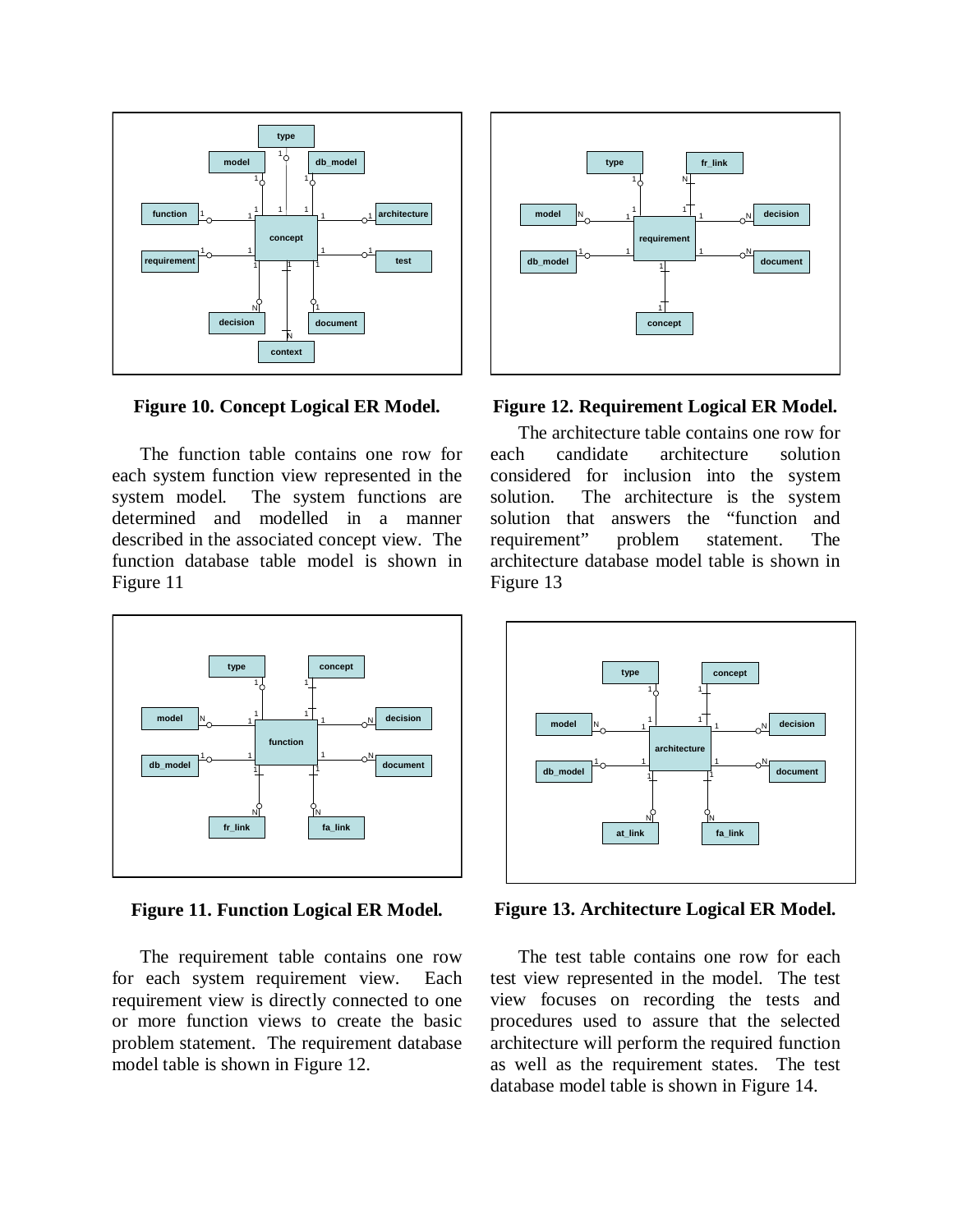

**Figure 14. Test Logical ER Model.**

The decision database table contains one row for each decision made during the system development process. Decisions and decision types range from the recording of expert judgement about a subject, to fully developed trade studies involving many people and experts.

Each type of classifier used in the system model is recorded in the type table. These classifiers or types are used for grouping aspects of the system concepts in convenient workable units. Every document or document fragment developed during the system development activity will be recorded in a row of the document table.

The model table provides a mechanism to track all executable models associated with the system acquisition task. The model table contains one row for each executable model used in the process. Each row in the database model table contains an entry for the database models, scripts, functions, and processes used in the systems development process.

The preceding twelve database tables are used as the core basis of the systems engineering information model presented in this paper. The primary system concepts and data entities are represented directly by using one or more of these tables. A set of link record tables are presented next to facilitate

the "many-to-many" relationships found in the generic model. The link record table is used to break a many-to-many relationship into two "one-to-many" relationships between two entities or tables. The link record is the third table used in this connection type.

The function, requirement, architecture and test tables have many-to-many relationships. These many-to-many relationships are: function table to requirements table, function table to architecture table and architecture to test table. The following link record tables are used to create the required one-to-many relationships: fr ling table, fa\_link table and the at\_link table.

This database model provides a systems engineering information model that may be used as a common foundation for the construction of a set of standard systems engineering databases. A standard generic database model provides needed semantic continuity and application. Many systems engineering and management tasks have their own specialized computed based tools and models that are already deployed and used in the organization. The information model presented here provides for the inclusion of these other data sources by either linking them as a specific system support model or including them as a complete system.

The systems engineering information model presented in this paper places a strong emphasis on modelling and tracking of the incremental, sequential development of customer requirements and needs. The complete system development lifecycle is modelled in a manner that enhances technical communication by establishing a core set of system concepts and models that can be used for any type of system development. Generic systems development patterns and associated information model patterns are used to communicate complex sets of technical data.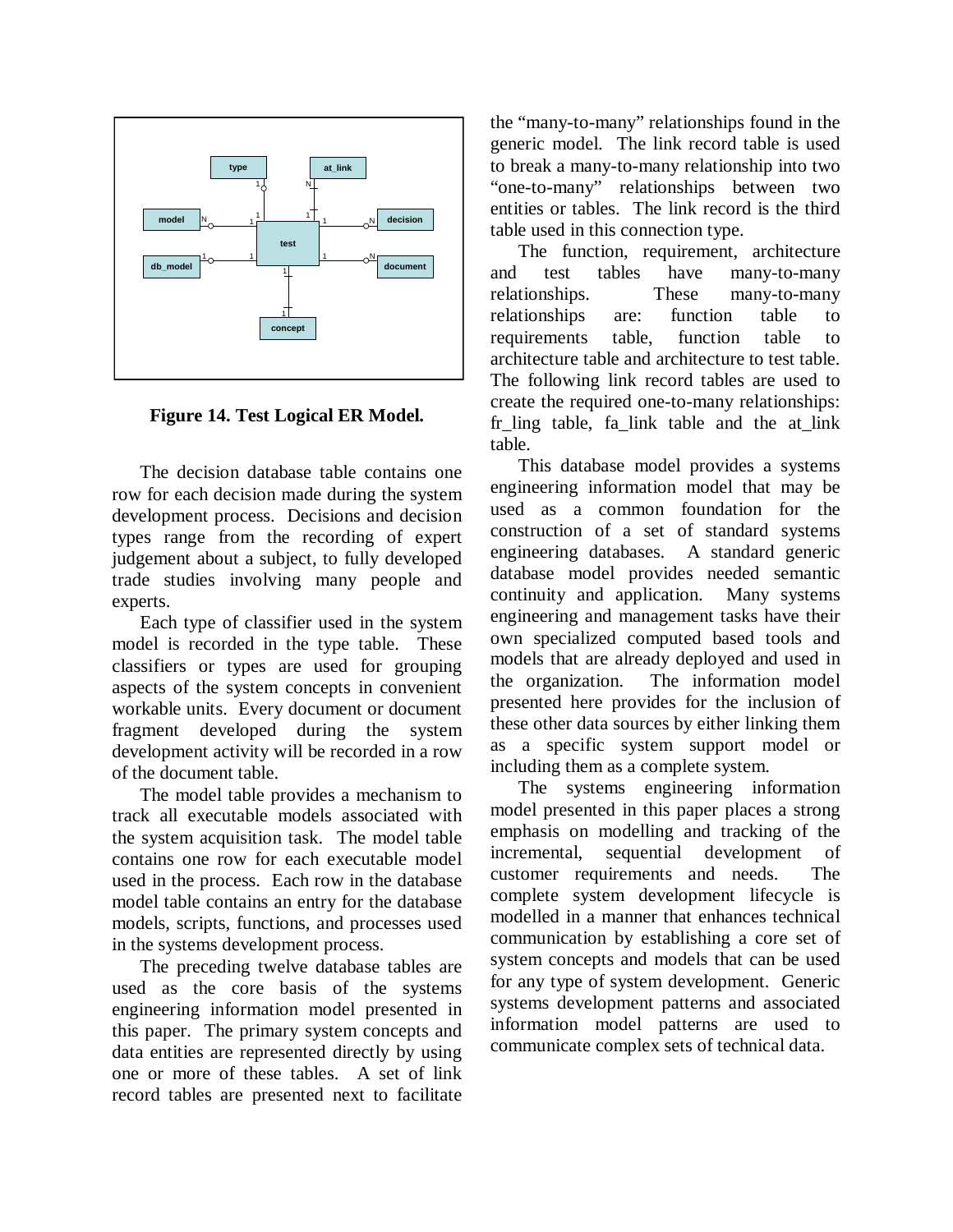### **Conclusions**

Distributed systems engineering tools are readily available in most large systems development efforts to support the efforts of the distributed engineering teams on the program. This paper presents a generic, adaptable core systems engineering information model that can be used as the common data storage mechanism in distributed systems engineering tool sets. This model is designed to reduce complexity by selecting a core group of concepts that can be applied recursively at every level of system decomposition or system abstraction.

The establishment of this generic model and application pattern provides the foundation for complexity and cost reduction in any system development program.

#### **References**

- Forsberg, K., Mooze H., The Relationship of Systems Engineering to the Product Life Cycle, *Proceedings of the First Annual International Symposium of the National Council on Systems Engineering*, 1991 pp57-68.
- Grady, J.O., "The Necessity of Logical Continuity" *Proceedings of the Fifth Annual International Symposium of the International Council on Systems Engineering,* CDROM 1995.
- Hughes, Thomas, *Rescuing Prometheus*. Vintage Books, New York, 1998
- INCOSE Tools Database Working Group, 2003, *IEEE-1220 Process to SE Tools Mapping.* http://www.incose.org/tool /ieee1220top.html (10 Aug. 2003)
- Lake, J.G., and Sheard, S.A., *Systems Engineering Standards and Models Compared.* http://www.software.org/pub/externalpape rs/9804-2.html (10 Jan. 2005)
- Maier, M.W., "Reconciling Systems and Software Architecture" *Proceedings of the Eighth Annual International Symposium of the International Council on Systems Engineering,* CDROM 1998
- Mar, B.W., "Back to Basics" *Proceedings of the Second Annual International Symposium of the International Council on Systems Engineering,* pp 37-43 1992.
- Mar, B.W., and Morais, B.G., "FRAT A Basic Framework for Systems Engineering" *Proceedings of the Eleventh Annual International Symposium of the International Council on Systems Engineering,* CDROM 2002.
- Oliver, D. W., Kelliher, T.P., and Keegan, J.G., *Engineering Complex Systems with Models and Objects*. McGraw-Hill, New York, 1997
- Simpson, J.J, and Simpson, M.J.,"U.S. DoD Legacy SE & Implications for Future SE<br>Implementation" Proceedings of the *Proceedings of the Eleventh Annual International Symposium of the International Council on Systems Engineering,* CDROM 2002.
- Ramesh, B., .Powers, T, Stubbs, C., and Edwards, M, "A Study of Current Practices of Requirements Traceability in Systems Development." *Monterey: Naval Postgraduate School,* 1993.
- Ramesh, B., .Harrington, G,. Rondeau, K., and Edwards, M, "A Model of Requirements Traceability to Support Systems Development." *Monterey: Naval Postgraduate School,* 1993.

#### **Biography**

**Joseph J. Simpson**'s interests are centered in the area of complex systems including system description, design, control and management. Joseph has professional experience in several domain areas including environmental restoration, commercial aerospace and information systems In the aerospace domain, Joseph has participated in a number of system development activities